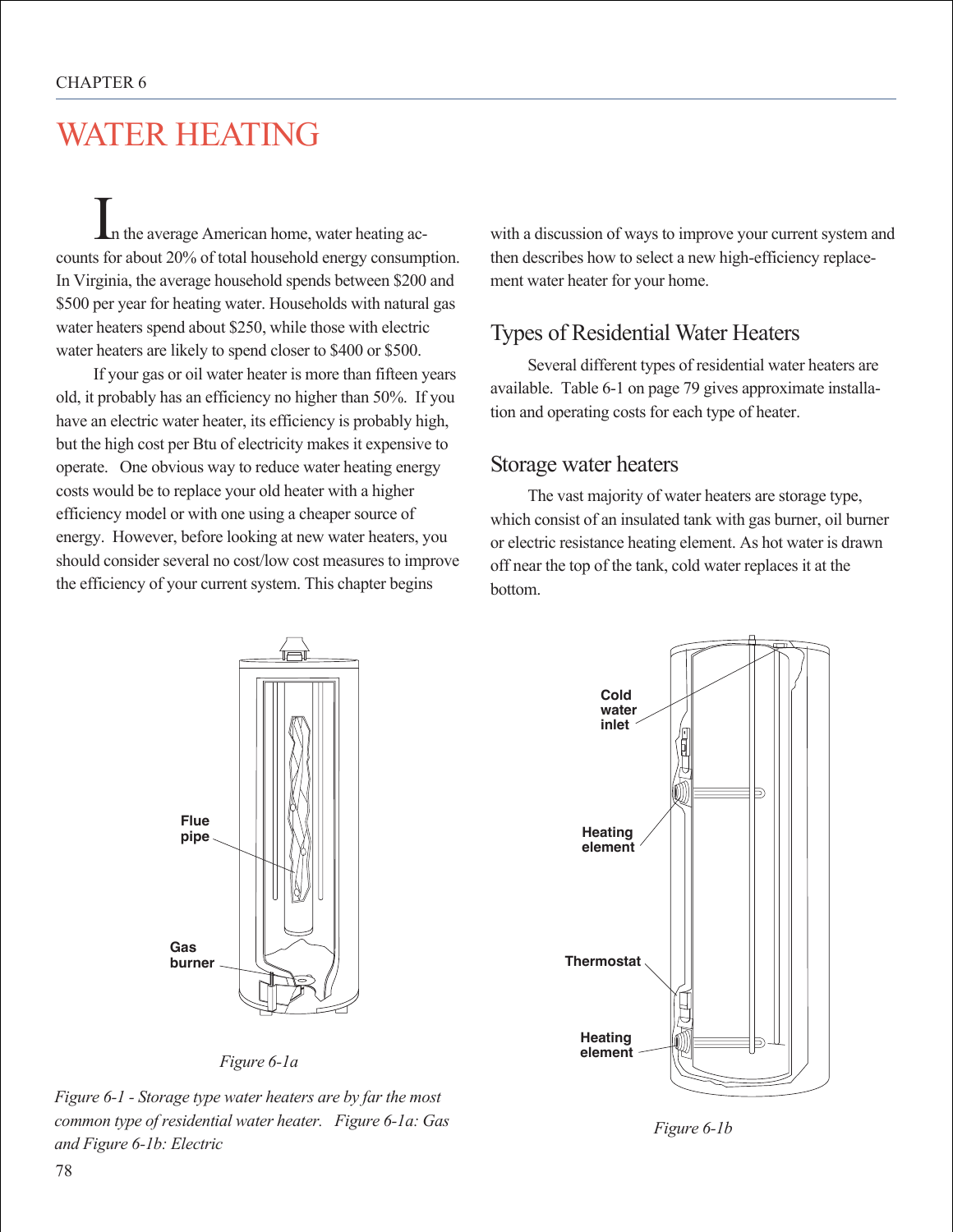| <b>Water Heater Type</b>                                  | Eff. | Cost(1) | <b>Yearly</b><br><b>Energy</b><br>Cost(2) | Life (years) | <b>Cost over</b><br>$13 \text{ years}$ $(3)$ |
|-----------------------------------------------------------|------|---------|-------------------------------------------|--------------|----------------------------------------------|
| Conventional gas storage                                  | 55%  | \$425   | \$163                                     | 13           | \$2,544                                      |
| High-eff. gas storage                                     | 62%  | \$500   | \$145                                     | 13           | \$2,385                                      |
| Oil-fired free-standing                                   | 55%  | \$1,100 | \$228                                     | 8            | \$4,751                                      |
| <b>Conventional Electric Storage</b>                      | 90%  | \$425   | \$390                                     | 13           | \$5,495                                      |
| High-eff. electric storage                                | 94%  | \$500   | \$374                                     | 13           | \$5,362                                      |
| Demand gas                                                | 70%  | \$650   | \$140                                     | 20           | \$2,243                                      |
| Demand electric (2 units)                                 | 100% | \$600   | \$400                                     | 20           | \$5,590                                      |
| <b>Electric Heat Pump</b>                                 | 220% | \$1,200 | \$160                                     | 13           | \$3,280                                      |
| Indirect water heater with efficient<br>gas or oil boiler | 75%  | \$700   | \$150                                     | 30           | \$2,253                                      |
| Solar with electric back-up                               | (4)  | \$2,500 | \$125                                     | 20           | \$3,250                                      |

#### **Table 6-1- Life-Cycle Costs for 13-year Operation of Different Types of Water Heaters**

Notes:

- 2. Energy costs based on hot water needs for typical family of four and energy costs of 8c./kWh for electricity; 60c./ therm for gas; \$1.00/gallon for oil.
- 3. Future operating costs are neither discounted nor adjusted for inflation. Source: American Council for an Energy-Efficient Economy, *Consumer Guide to Home Energy Saving,* 1996.
- 4. The efficiency value normally listed for solar water heating systems is not the same as for fuel-burning systems. It is the percent of the total solar radiation that is captured as useful heat. Since the solar energy itself is free, efficiency comparisons electric, gas, or oil heaters are not meaningful.

The most important energy related feature of storage water heaters is the amount of insulation on the tank. The best heaters have 2 to 3 inches of urethane foam, providing R-values as high as R-20. Other less expensive models have fiberglass tank insulation with R-values ranging between R-7 and R-10. (See Chapter 3 for discussion of Rvalue and insulation.) Storage water heaters range in size from 20 to 80 gallons.

## Demand water heaters

Demand or instantaneous water heaters have no storage capacity. Water is heated as needed. When you turn on the hot water tap, the gas burner or electric element comes on and water is heated as it flows through the water

heater.

One drawback of demand water heaters is limited output capacity. The largest gas-fired demand water heater can supply only 3 gallons per minute at a temperature rise of 90°F (from 50°to 140°, for example) — not enough for two simultaneous showers.

Electric models typically have even lower output. As a result, demand water heaters are better suited for low-use applications like vacation homes, rather than full-size homes with two or three baths.

It is possible to install a separate demand heater for each bath. This is energy efficient since it reduces heat losses from pipes, and saves water since it eliminates most of the wait for hot water to reach the tap. Initial costs, however, are high.

<sup>1.</sup> Approximate cost of appliance plus installation.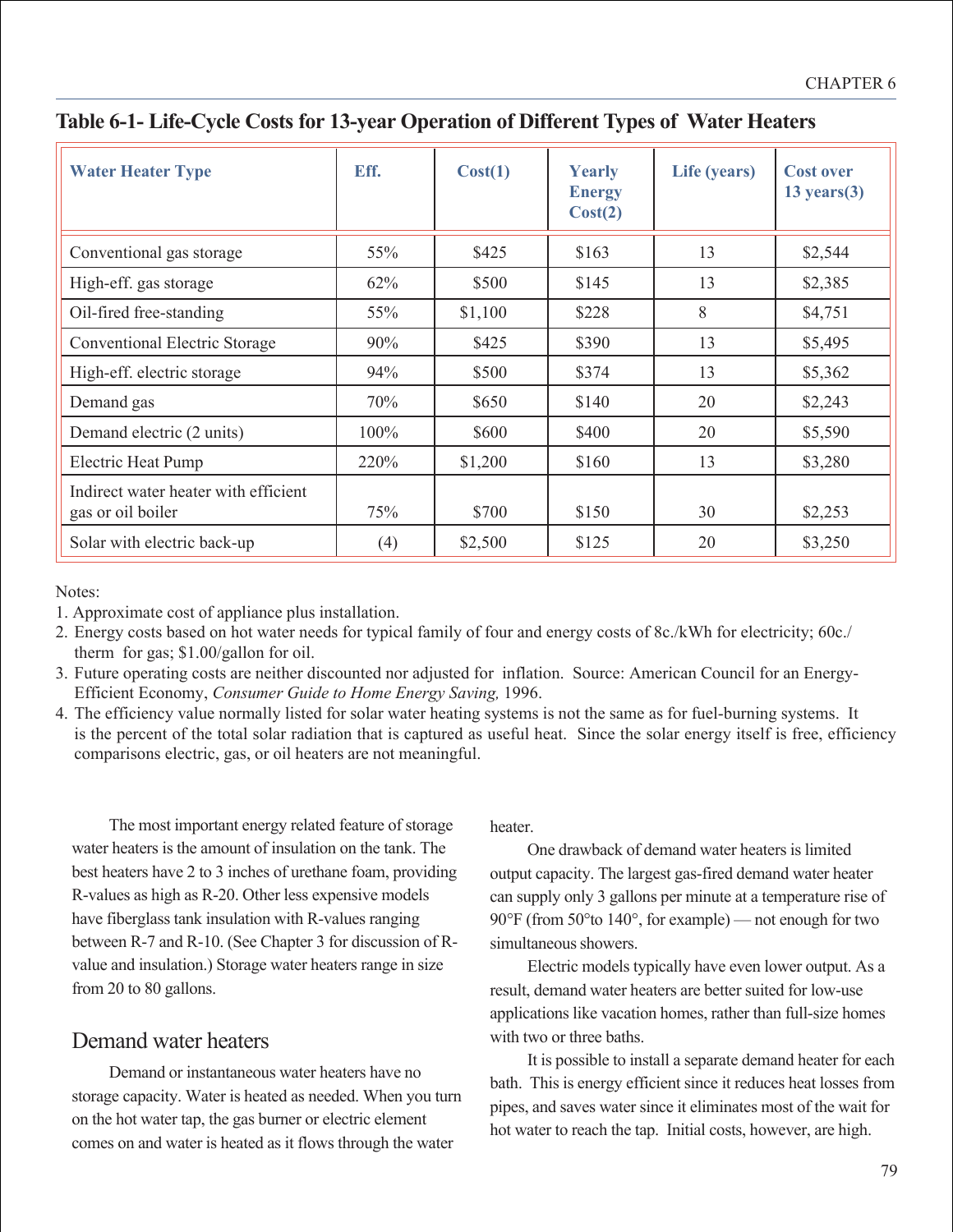

*Figure 6-2 - Demand water heaters offer energy savings, but they can't heat water quickly enough to satisfy most American households.*

## Indirect water heaters

Indirect water heaters do not have their own heating source, but instead use the hot water from the boiler of the house heating system. The hot water from the boiler is circulated through a submerged heat exchanger in the water heater tank. When used in conjunction with a high efficiency boiler, this is one of the most efficient ways to heat water.

## Heat pump water heaters

Heat pump water heaters use electricity, but work on a completely different principle than regular electric water heaters. A heat pump water heater extracts heat from the air inside the house, air outside, or spaces like the garage or basement, concentrates it to a higher temperature, and uses it to heat water in a storage tank. Just like heat pumps for home heating (see Chapter 5), they use a compressor to "pump"

heat from a cooler source (air or the ground) into the hot water.

Since much of the heat required by heat pump water heaters comes from the surroundings, rather than the power line, they are very efficient.

## Triple-integrated heat pumps

A few manufacturers now sell "triple integrated" heat pumps that not only heat and cool the house, but also heat water with very high efficiency. During summer, the heat pump uses waste heat from the air conditioner to heat domestic water — essentially providing free hot water. During winter, the system takes heat from outdoors to provide both space heating and water heating. The winter efficiency varies with outdoor temperature, but is always significantly better than a conventional electric resistance water heater.

## Solar water heaters

Since they use free solar energy as the heat source, solar water heaters can provide the greatest savings of all. With solar water heaters, you spend most of the money up front to buy the system; operating costs are quite low. With good solar exposure, a properly designed system should be able to provide up to 80% of hot water requirements in the Virginia climate.

There are a number of different types of solar water heaters. Most common is a flat-plate collector system in which heat transfer fluid is piped through one or more collectors on the roof where it is heated, then through a heat exchanger in a hot water tank where the sun's heat is transferred to your water. Flat plate collectors differ according to the type of piping used (usually copper, but some plastics and EPDM rubber are also used). There are various strategies used for pumping the fluid through the collectors and preventing risk of freezing in cold weather. A few flat-plate collector water heaters operate passively (without pumps), circulating water by natural convection or using a unique geyser-pumping principle. Finally, the simplest solar water heaters of all–called batch solar water heaters– just have a tank of water in an insulated glazed enclosure exposed to sunlight.

Prices for solar water heaters have dropped considerably since they first became popular in the 1970s and 80s. An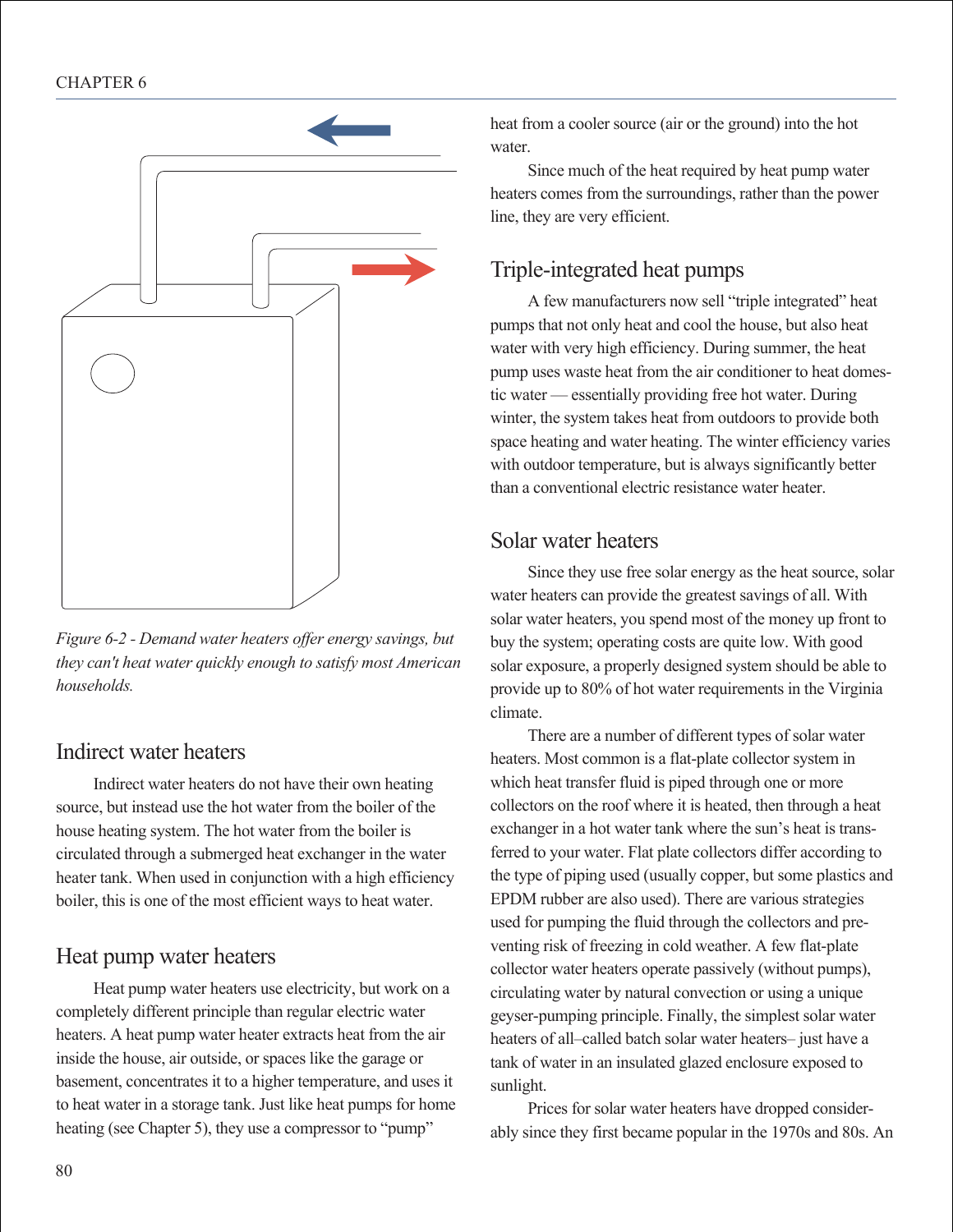

*Figure 6-3 - Indirect water heaters take advantage of the higher efficiency of a heating system to provide inexpensive hot water.*



*Figure 6-4 - Solar water heaters typically consist of a roof-mounted collecter and storage tank in the house.*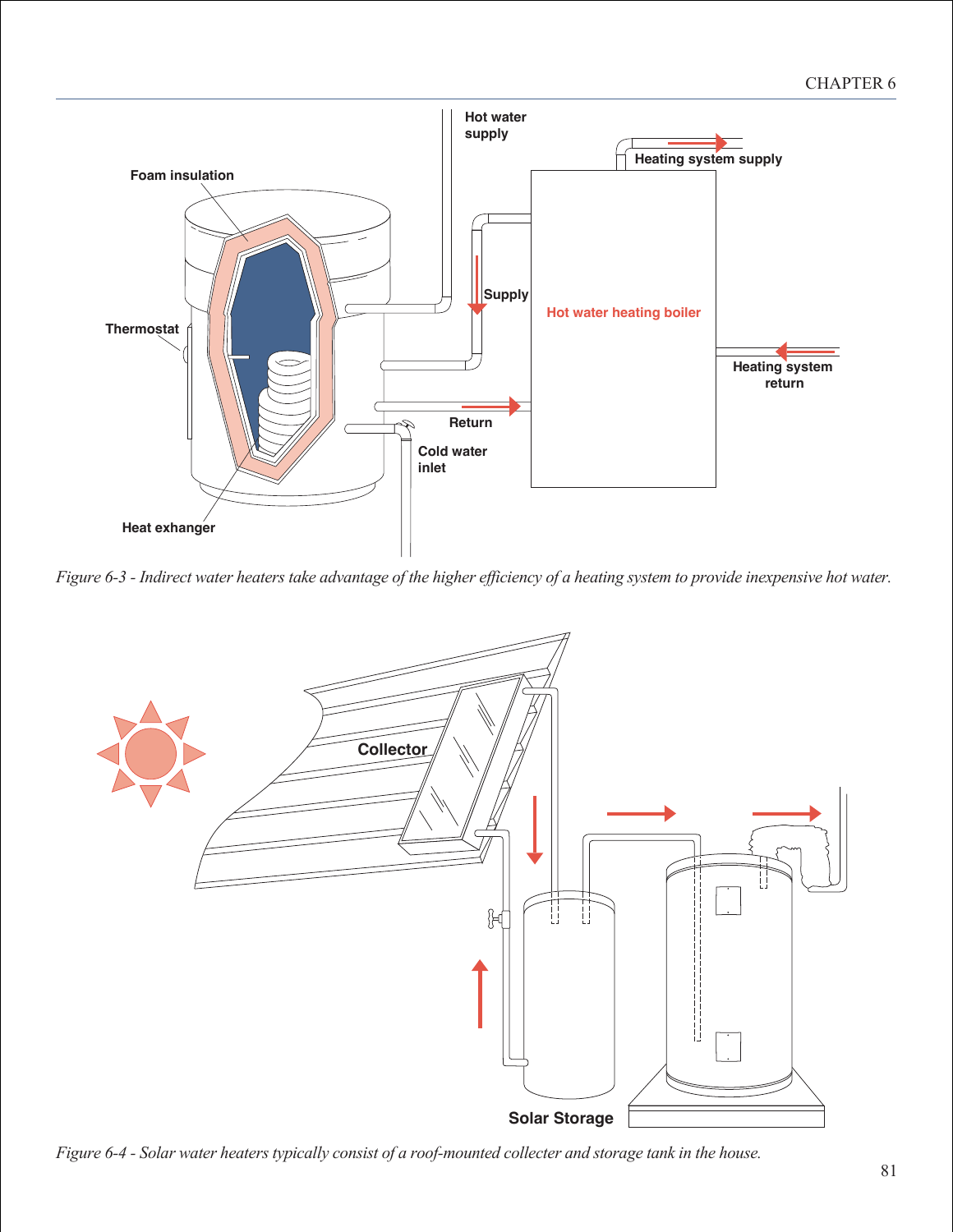#### CHAPTER 6

installed system typically costs less than \$3,000. Despite the high installation cost, solar water heaters can compete economically with electric when total "life-cycle cost" is taken into account. Life-cycle costing takes into account both installed cost and cost of operation over the life of the heater. Table 1 on page 79 compares the life-cycle cost of solar water heaters to conventional gas, electric and oil heaters. Notice that although it is not the least expensive heater on the list, the solar water heater costs far less to own and operate than several of the conventional water heaters.

## Energy Efficient Water Heating

#### Turn down your water heater temperature

Each 10°F reduction in your water heater temperature will save 3-5 percent on your annual water heating bills. Lowering the water temperature will also increase the lifetime of your water heater and reduce the risk of scalding.

Most water heaters are factory set at around 140°F. For most household uses, that is higher than necessary. Usually, 120 degree water is perfectly adequate for household needs. (One exception is if you have a dishwasher without a booster heater. In this case, you may need to keep the temperature set at 140° for optimal dishwashing performance – see Chapter 7.)

Water heater temperature is controlled by one or more thermostats on the water heater (large electric models have two). With electric water heaters, first turn off power to the water heater at your electric control panel, then open the access panel to get to the controls. If the water heater has been insulated, you will have to open up the blanket to reach the access panel. Simply adjust the dial to the desired temperature level. With larger electric water heaters, be sure to adjust both the upper and lower thermostats. If your water heater only has a few relative settings ("Warm," "Normal," etc.), you can set the dial between these for an intermediate temperature. Consider turning your water heater off or significantly lowering the temperature setting if you are going on vacation or leaving the home unoccupied for more than a few days.

#### Insulate your water heater

82 Wrapping your water heater with insulation can reduce water heating energy use by 4% to 9% and pays for itself in less than one year. Some new water heaters come with high



*Figure 6-5 - Lowering the temperature setting on your water heater is one of the easiest ways to save on water heating costs.*

levels of foam insulation and do not require blankets, but the extra insulation is cost-effective with most older models.

Water heater insulation blankets are widely available at hardware stores and come in standard sizes to fit 40, 60, and 80 gallon water heaters. Most consist of 2" or 3" fiberglass insulation with vinyl facer.

Follow the manufacturer's instructions for installing the blanket. With gas or oil fired water heaters, the insulation must not interfere with the air inlet or the exhaust hood, and the control panel should not be covered. With electric water heaters, it is okay to wrap the entire tank. To allow future temperature adjustment, position the blanket so that the seam lines up with the access panel(s). Pay attention to newer models that specifically say "Do Not Wrap" – this warning is always found on the outside of the tank.

#### Install water-conserving plumbing fixtures (see Chapter 9)

Reducing hot water consumption naturally reduces the amount of energy necessary for water heating. Studies have shown that low-flow showerheads and faucet aerators reduce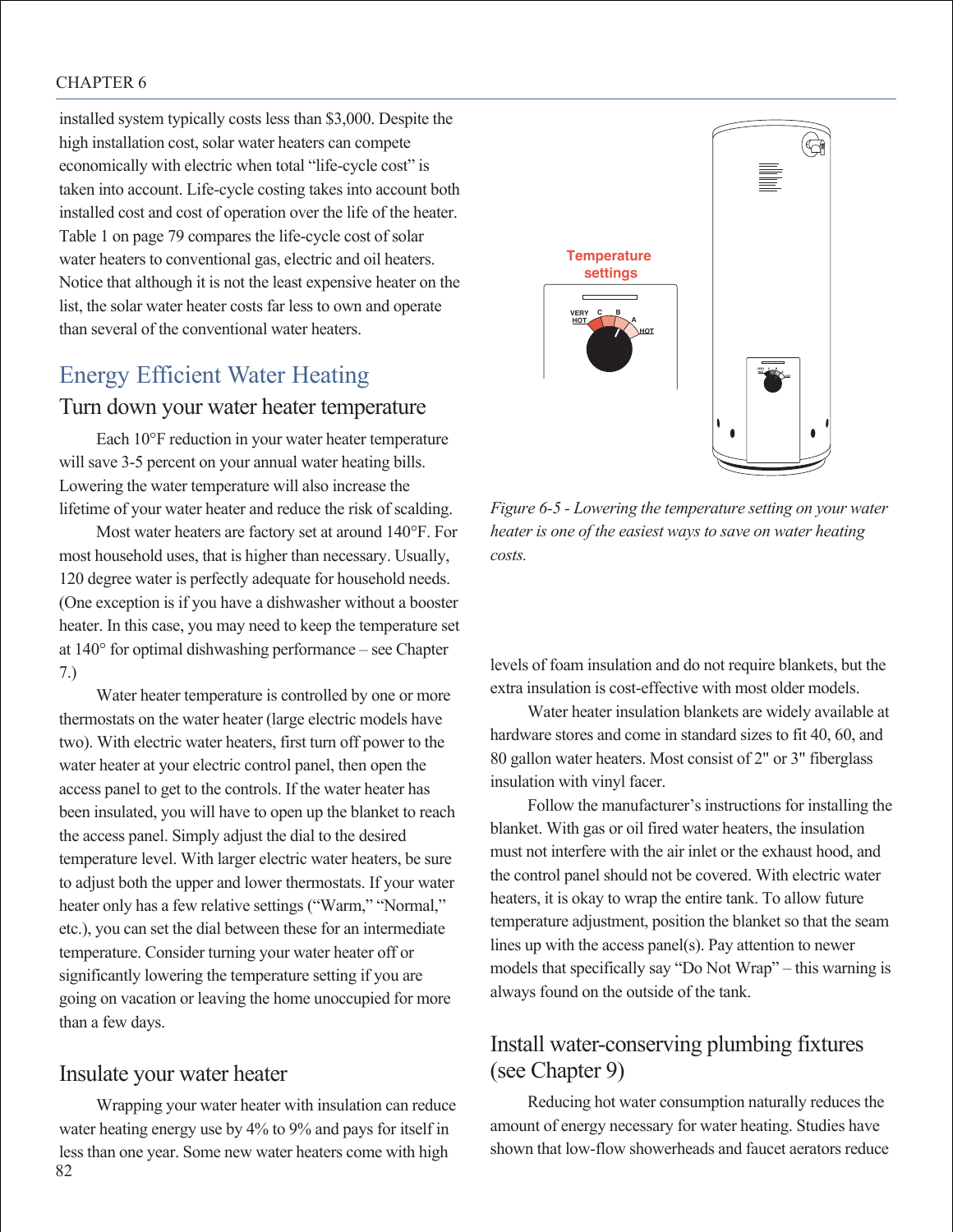

*Figure 6-6 - Adding insulation to your water heater is almost always cost-effective, especially with older models.*

water heating energy use by up to 50%!

A low-flow showerhead delivers between 2 and 3 gallons per minute — about half the volume of a standard shower head. And unlike some of the early "flow-restrictor" types that produced only a fine mist, high-quality low-flow showerheads now on the market provide perfectly comfortable hot showers.

A top quality low-flow showerhead costs \$10-20 and will typically pay for itself in hot water savings in only a few months.

Water saving faucet aerators are another good way to reduce hot water use. Faucet aerators cost just a dollar or two and like low-flow showerheads, pay for themselves in energy savings in just a few months.

Look for aerators that deliver between 1/2 and 1 gallon

of water per minute. Some faucet aerators also offer convenient shut-off levers.

Before putting water saving aerators on all your faucets, think about the specific uses. For example, in the kitchen, where you want high flow to fill cooking pots, an aerator may be annoying.

Showerheads and faucet aerators are easy to install. Removing the old one is often the most difficult part and may require pliers or a pipe wrench. Use a cloth to protect chrome pipes and fittings.

## Insulate hot water pipes

Hot water pipes should be insulated wherever they are accessible. Pipe insulation not only saves energy, but also keeps water in the pipes warm. Either pre-formed foam insulation or wrap-around fiberglass insulation can be used. Costs range from about \$.10 per foot for fiberglass up to about \$.60 per foot for foam.

Cold water pipes should also be insulated within 3 or 4



*Figure 6-7 - Pipe insulation around your hot water pipes is good both for energy savings and comfort.*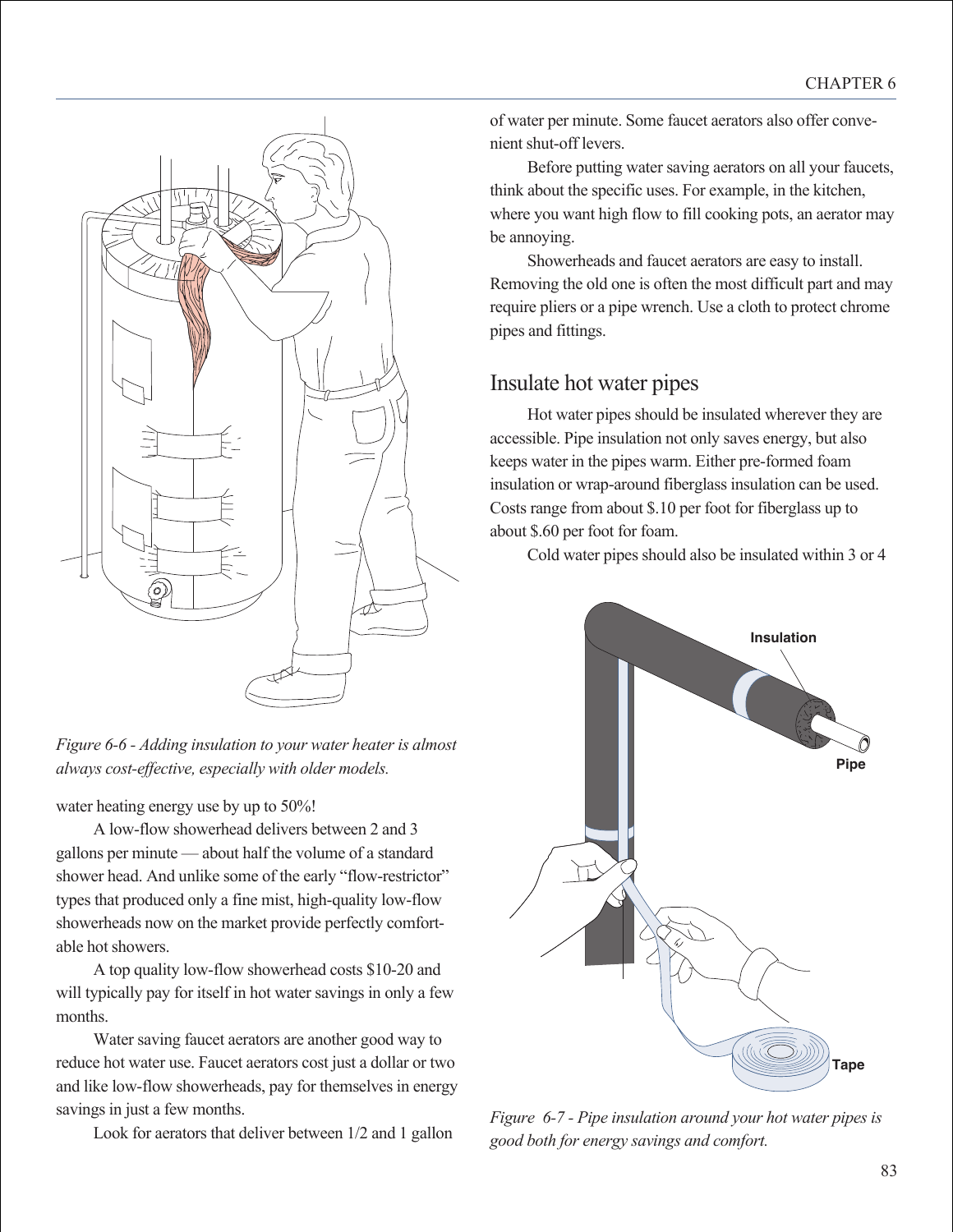#### CHAPTER 6

feet of the water heater, or between the water heater and heat traps (see heat traps below).

#### Install heat traps

Heat traps are valves or piping loops that are installed in the hot and cold water lines to prevent water from circulating when the heater is off. They cost around \$30 plus installation.

Experts disagree as to the effectiveness of heat traps. If no other work is being done to your water heater, it will be hard to justify the cost of having a plumber make a special trip just to install heat traps (insulating the pipes is more costeffective). If the water heater is being relocated or replaced, heat traps are probably a good idea.

#### Fix leaky faucets

Dripping faucets can waste significant quantities of water and energy. A leaky hot water faucet dripping at a rate of one pint per hour will waste 1,092 gallons or water per year. Dripping faucets can often be fixed simply by replacing a washer. (see Chapter 9)

## Use appliances efficiently

Whenever possible, use the warm water or cold water cycles on your washing machine and the light wash cycle on your dishwasher (see Chapter 7).

## Don't heat water when you don't need it

Special water heater timers are available that turn the heater off at night when you don't need hot water and on again in the morning in time for the morning showers. A simple timer costs around \$30; more sophisticated multisetting timers cost up to \$100.

Another obvious energy saver is to turn your heater down or off completely when away on vacations.

## Buying a New Water Heater

If you are replacing an older water heater, you have an opportunity to choose a more efficient model. Even if your existing water heater is in good working order, it makes sense to give some thought to what you might replace it with if and when it does fail. That way, when your water heater dies, you'll be less likely to replace it with just any model your



*Figure 6-8 - Heat traps installed on the pipes leading to and from your water heater help to reduce stand-by losses.*



*Figure 6-9 - Many costly leaks can be easily repaired by replacing the tap washer in the faucet.*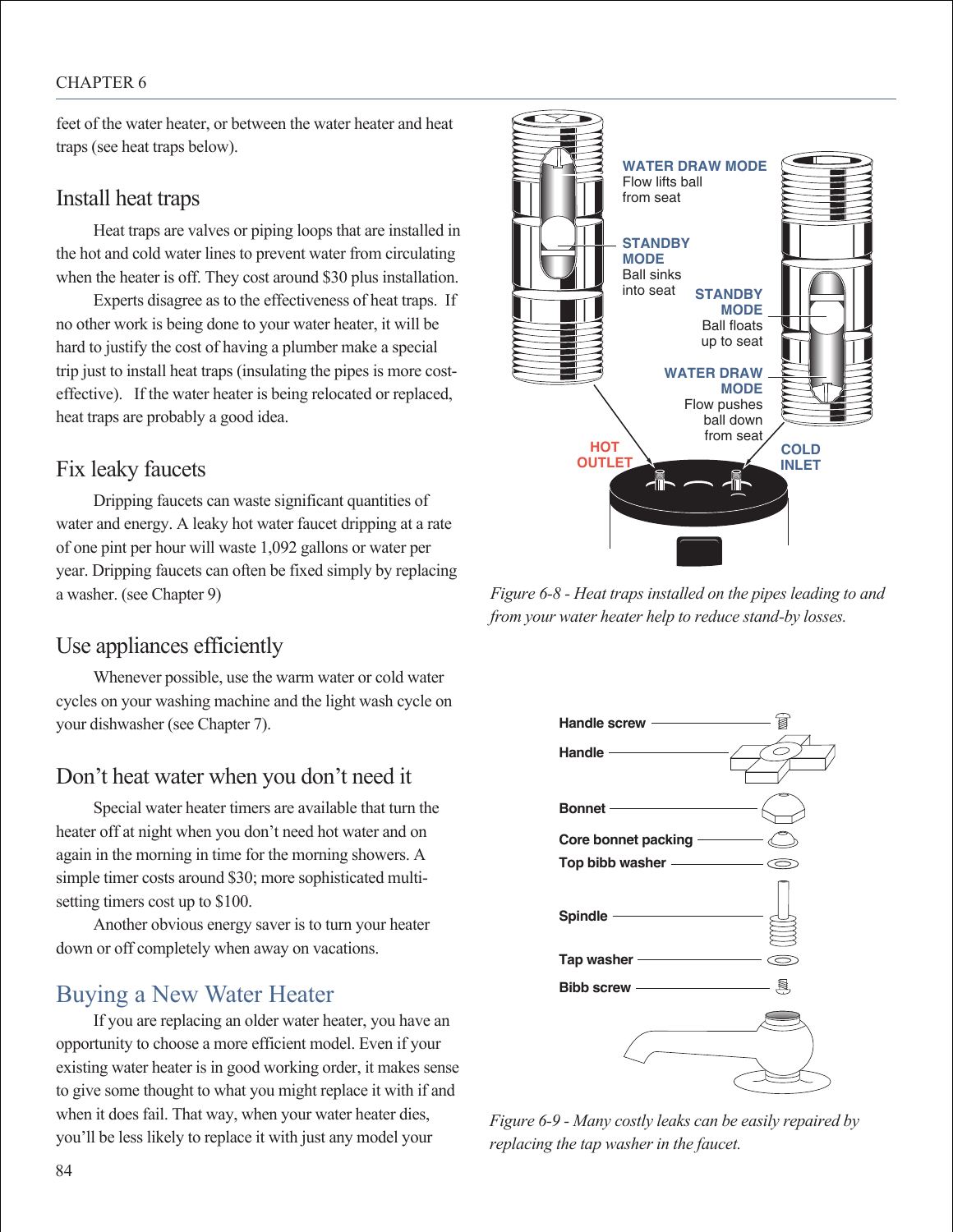plumber suggests–without thinking about energy. Estimate how much hot water you and your family may use and try to select the proper size of storage tank that is needed. Buying a water heater that is too big or too small will ultimately lead to inefficient water heating.

To make a well-informed decision on a new water heater, it makes sense to understand the options. The most common types of water heaters are described below, along with tips on the selection of new equipment.

## EnergyGuide labels for water heaters

All new water heaters sold must have yellow EnergyGuide labels that provide information on energy use. The EnergyGuide label for a water heater provides one large number, at the bottom of the label, that represents the approximate annual operating cost for that model given average national energy costs. The label also provides estimates of the appliance's annual energy use and a range of ratings for similar models – from "uses least energy" to "uses most energy." For electric water heaters, the fuel costs will be in cents per kilowatt-hour; for natural gas models, fuel costs will be in cents per therm or ccf (hundred cubic feet); for propane and oil-fired models, fuel costs will be in cents per gallon. While EnergyGuide labels provide an excellent way to compare the energy efficiency of different models, they do not necessarily provide an accurate representation of how much you will actually spend for water heating. Your water use habits and the temperature setting on your water heater will also affect yearly operating cost.

## Selecting a storage water heater *Select an efficient model*

Storage water heaters are rated according to their Energy Factor (EF) which ranges from about .50 to 1.0. An EF of 1.0 would be equivalent to100% efficiency. The most efficient electric water heaters have EF ratings up to .98, and a few gas-fired models have EF's as high as .86, while most are in the range of .50 to .70. Larger water heaters have somewhat lower EFs than smaller water heaters because of their greater surface area.

The National Appliance Energy Conservation Act (NAECA) sets minimum efficiency standards for water



\$165

Based on a 2000 U.S. Government national average cost of 68.8¢ per therm for natural gas. Your<br>actual operating cost will vary depending on your local utility rates and your use of the product. n's Acciliance Labelino Ruin (16 C.F.R. Part 305).

*Figure 6-10 - Water heater EnergyGuide label*

heaters. All new equipment for sale must meet NAECA standards. You can save money and energy, however, by buying equipment that exceeds the minimum NAECA standards.

The Federal Energy Management Program (FEMP) lists recommended efficiencies and the efficiencies of the best equipment currently available. The FEMP recommended efficiency is also the minimum efficiency allowed for *Energy Star* labeling.

#### *Sealed combustion and power venting*

With oil or gas-fired water heaters, look for "powervented" or "sealed combustion" models which use a small blower to exhaust flue gases up the chimney or out through a side vent. The advantage of these heaters is that they are not subject to "back-drafting" or "spillage" of exhaust gases into the house.